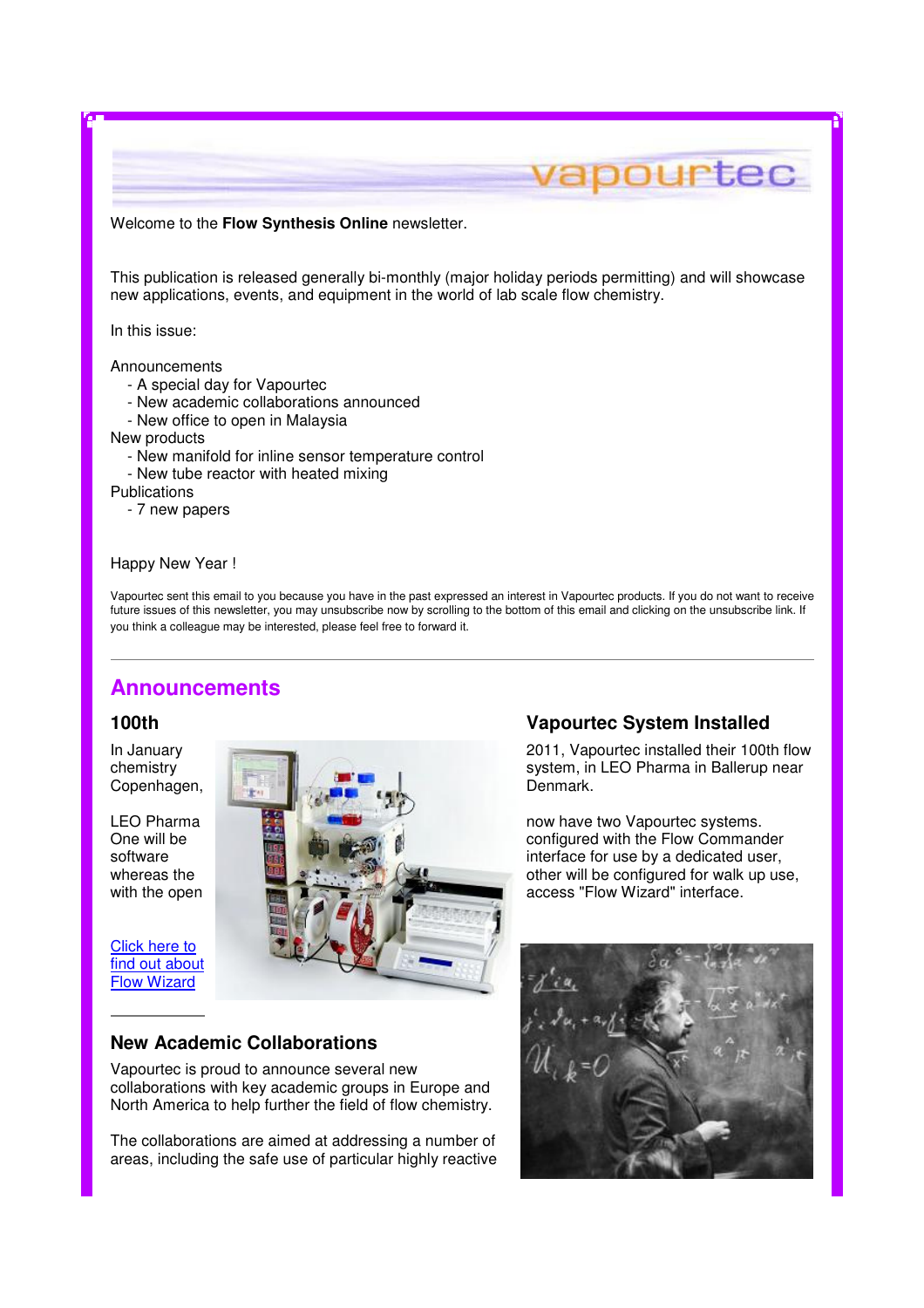intermediates in multi step reactions, transfer of known batch methodologies to flow, generation of novel organometallic species, and the use of cleaner, greener solvents in a variety of chemical situations.

#### Click here for more details

## **Vapourtec to open Asian office**

In March 2011 Vapourtec will officially open a new office in Kuala Lumpur, Malaysia.

The creation of the Malaysian office is part of an ongoing program to provide improved support for Vapourtec customers in Malaysia, Japan, South Korea, Australia and Singapore, and to develop distribution in India and China.

This office will house both support and R&D staff. Full contact details will be available on the Vapourtec website in due course but in the meantime, enquiries should be addressed to asia@vapourtec.com



# **Product News**

# Tube Reactor with integral heated mixing

In some cases it is not sufficient to mix reagents and THEN feed the mixture into a reactor at a controlled temperature.

Vapourtec now offer a tube reactor giving more advanced control of the temperature of reagents both before and after the main reactor residence area.

### Click here for more details



# Controlled Temperature Sensor Manifold

Flow chemistry offers a great platform for inline measurement. However, some sensor technologies require that the sensor itself be kept at a very stable temperature to maintain calibrated accuracy.

The new sensor manifold offers accurate and stable programmable temperature control of any sensor, and plugs straight into any existing Vapourtec R4 reactor heater units.

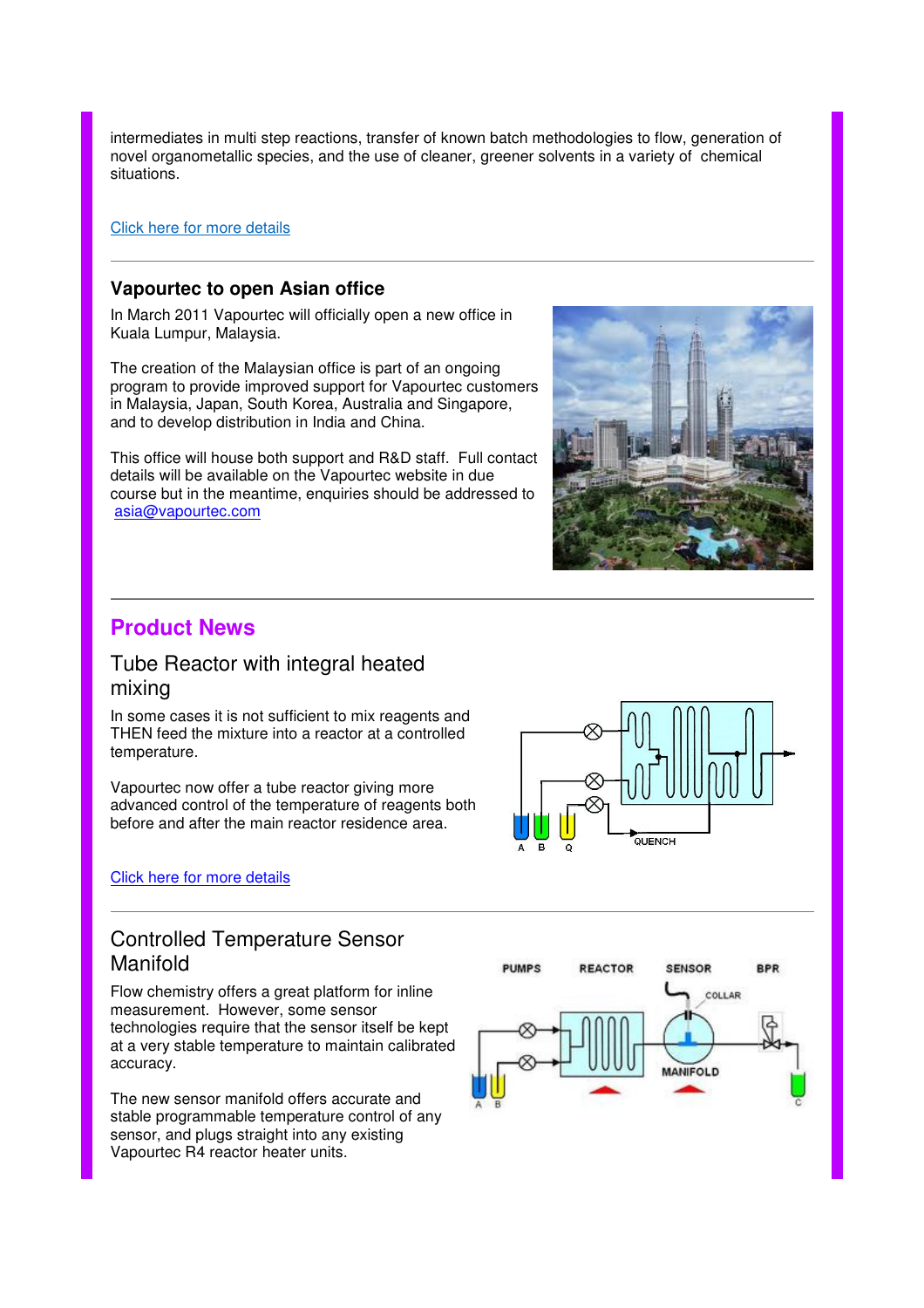#### Click here for more details



## Still reading someone else's copy of the newsletter ?

If you like reading the newsletter but tend to get it forwarded by a colleague, why not signup for your own copy ?

It will only take a minute, and your email address won't be used for anything else, ever. Each newsletter contains an "unsubscribe" link in case you should change your mind.

Click here to signup for your own copy

## Is it your first time ?

If this is the first issue of the newsletter that you've received, you might like to take a look at what you've missed in some previous issues.

Click here to see newsletter archive

# **Publications**

## **Continuous flow thermolysis of azidoacrylates for the synthesis of heterocycles and pharmaceutical intermediates**

Alexander G. O'Brien, François Lévesque Peter H. Seeberger Department of Biomolecular Systems Max Planck Institute of Colloids and Interfaces



An efficient, safe and scalable procedure for the continuous flow thermolysis of azidoacrylates to yield indoles has been developed and was applied to the synthesis of related heterocycles.

The scalability of the process was demonstrated in the continuous flow synthesis of a precursor to the DAAO inhibitor 4H-furo[3,2-b]pyrrole-5-carboxylic acid.

#### Click here to go straight to the publication

# **Safe and Reliable Synthesis of Diazoketones and Quinoxalines in a Continuous Flow Reactor**

Laetitia J. Martin  $^1,$ Andreas L. Marzinzik <sup>1</sup>, Steven V. Ley 2 lan R. Baxendale<sup>2</sup>

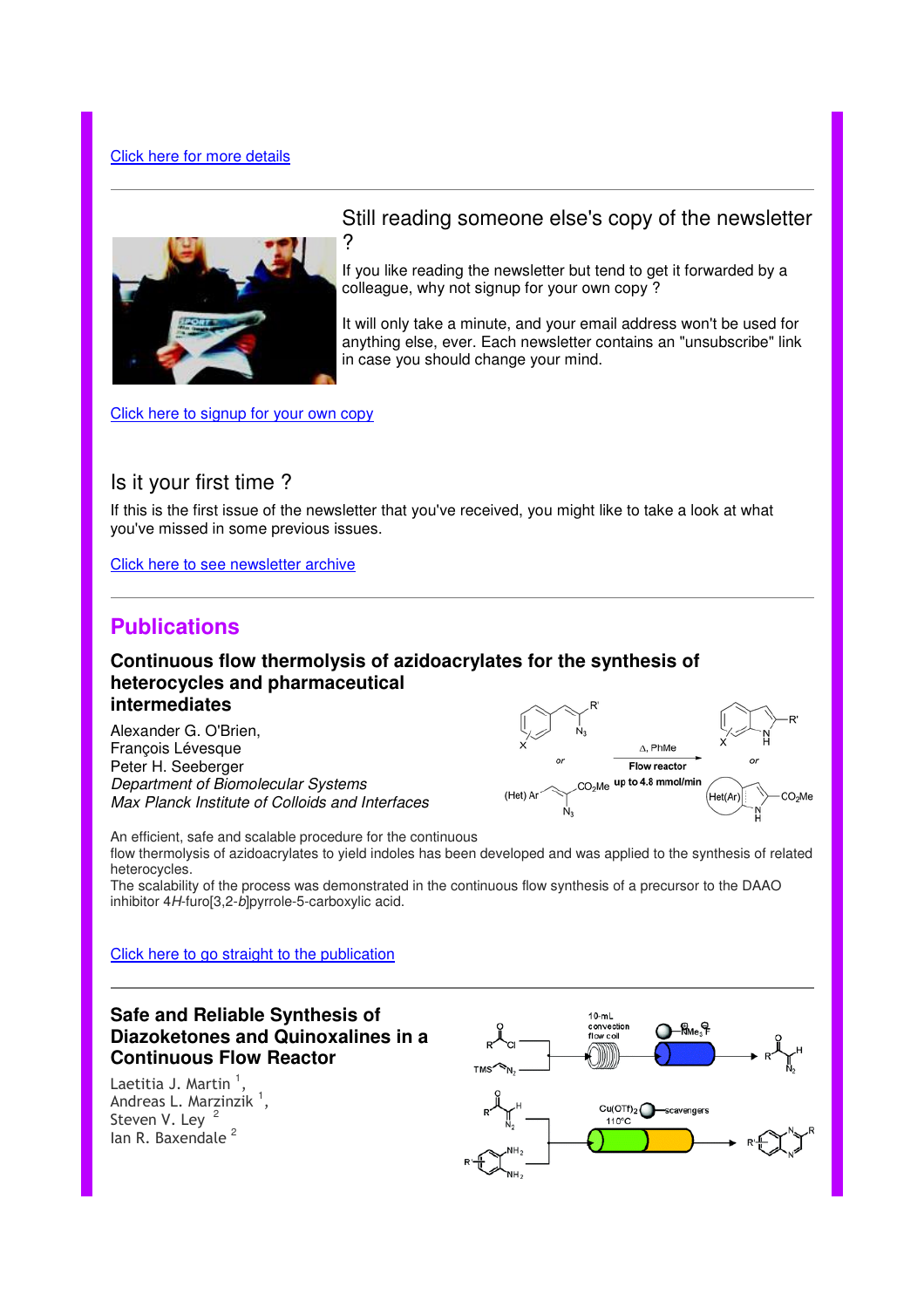<sup>1</sup> Novartis Institute for BioMedical Research, Basel, Switzerland  $2$  Innovative Technology Centre, Department of Chemistry, University of Cambridge, U.K.

A flow method for the synthesis of aliphatic and aromatic diazoketones from acyl chloride precursors has been developed and used to prepare quinoxalines in a multistep sequence without isolation of the potentially explosive diazoketone. The protocol showcases an efficient in-line purification using supported scavengers with time-saving and safety benefits and in particular a reduction in the operator's exposure to carcinogenic phenylenediamines.

Click here to go straight to the publication



Innovative Technology Centre, Department of Chemistry, University of Cambridge, U.K **Keep it simple**: A gas–liquid flow reactor has been developed based on a gas permeable tube-in-tube configuration which effectively delivers gas to a liquid substrate stream in a safe, continuous fashion. A series of carboxylic acids were prepared from the reaction of CO<sub>2</sub> with a range of Grignard reagents (see picture).

Click here to go straight to the publication

## **Continuous Flow Coupling and Decarboxylation Reactions Promoted by Copper Tubing**

Yun Zhang<sup>1</sup> , Timothy  $\overline{F}$ . Jamison<sup>2</sup>, Sejal Patel  $<sup>1</sup>$ ,</sup> Nello Mainolfi<sup>1</sup>

ted copper tubing 22 examples<br>yields up to 96%

 $<sup>1</sup>$  Novartis Institutes for Biomedical Research</sup> Inc., Cambridge, United States,  $^{\rm 2}$  Department of Chemistry, MIT, Cambridge, United States

A convenient and efficient flow method for Ullmann condensations, Sonogashira couplings, and decarboxylation reactions using a commercially available copper tube flow reactor (CTFR) is described. The heated CTFR effects these transformations without added metals (e.g., Pd), ligands, or reagents, and in greater than 90% yield in most cases examined.

Click here to go straight to the publication

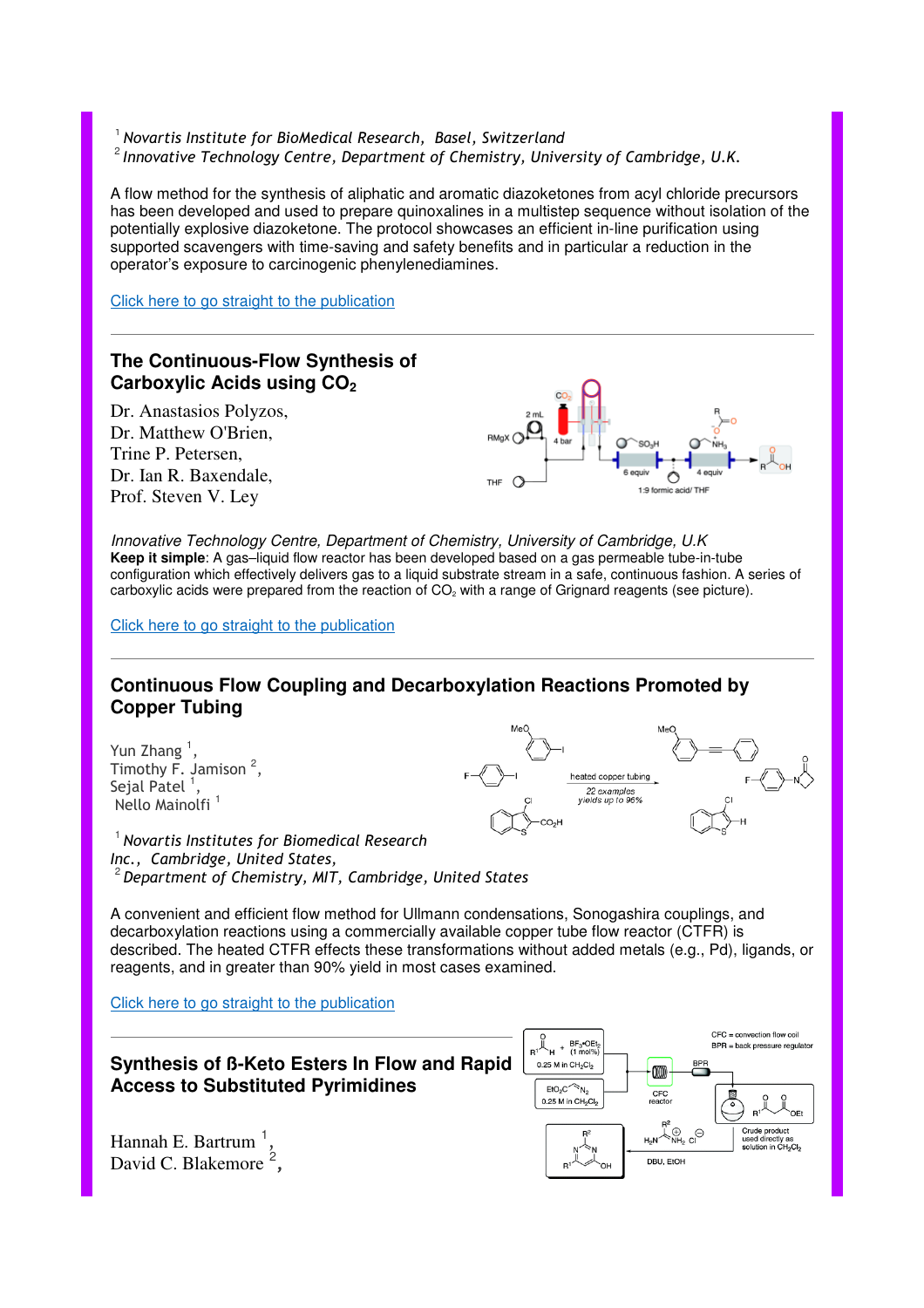Christopher J. Moody<sup>1</sup> , Christopher J. Hayes <sup>1</sup>*School of Chemistry, University of Nottingham, UK* 2 *Pfizer Global Research and Development, Sandwich, UK*

An in-flow process has been developed for the synthesis of  $\beta$ -keto esters via the  $BF_3OEt_2$ catalyzed formal C-H insertion of ethyl diazoacetate into aldehydes. The ß-keto esters were then condensed with a range of amidines to give a variety of 2,6-substituted pyrimidin-4-ols.!

Click here to go straight to the publication



A high-throughput screening system for homogeneous catalyst discovery has been developed by integrating a continuous-flow capillary-based microreactor with ultra-high-pressure liquid chromatography (UHPLC) for fast online analysis. Reactions are conducted in distinct and stable zones in a flow stream that allows for time and temperature regulation. UHPLC detection at high temperature allows high throughput online determination of substrate, product, and byproduct concentrations. We evaluated the efficacies of a series of soluble acid catalysts for an intramolecular Friedel-Crafts addition into an acyliminium ion intermediate within 1 day and with minimal material investment. The effects of catalyst loading, reaction time, and reaction temperature were also screened. This system exhibited high reproducibility for high-throughput catalyst screening and allowed several acid catalysts for the reaction to be identified. Major side products from the reactions were determined through off-line mass spectrometric detection.  $E<sub>r</sub>(OTf)<sub>3</sub>$ , the catalyst that showed optimal efficiency in the screening, was shown to be effective at promoting the cyclization reaction on a preparative scale.

#### Click here to go straight to the publication

## **Palladium-catalyzed amination reactions in flow: overcoming the challenges of clogging via acoustic irradiation**

Precatalyst



A continuous-flow palladium-catalyzed amination reaction was made possible through efficient handling of solids via acoustic irradiation. Various